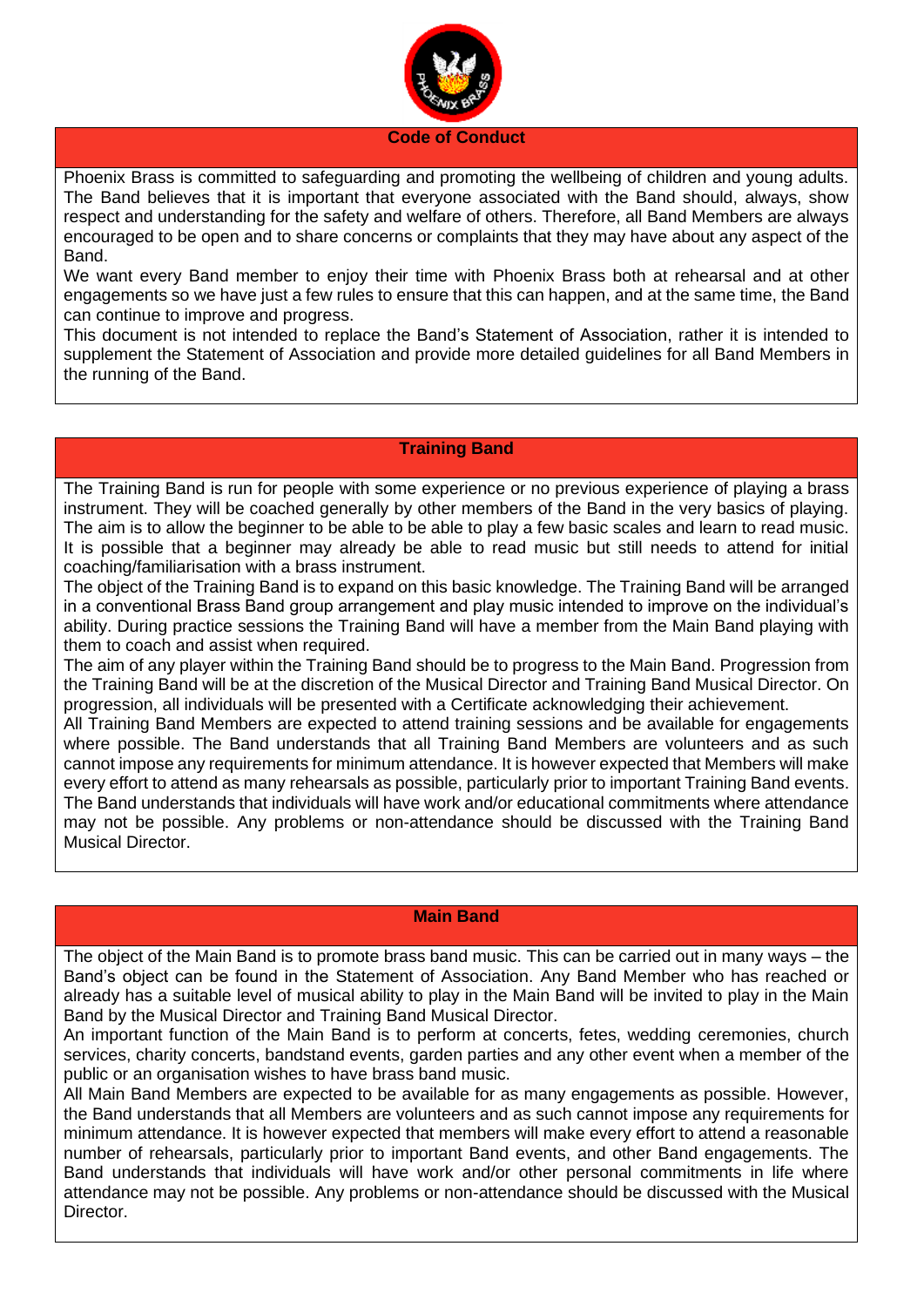## **Band Rules**

- 1. That the Band shall be called by the name of PHOENIX BRASS.
- 2. Membership is open to all persons wishing to play a brass instrument who agree to abide without prejudice by the Band's Statement of Association and these Rules. All members will be provided with copies of the Statement of Association and Band Rules. All people will be subject to the same procedure to ensure fairness and equality when wishing to join the Band.
- 3. All members will pay any Band membership Fees that have been agreed and they are responsible for ensuring that the subscriptions are collected by the Treasurer or nominated substitute. Members should not accrue more than four weeks.
- 4. The Musical Director will be solely responsible for the musical performance of the Band and decide on the programme to be played and organisation of practice sessions.
- 5. The Band will meet twice a week for rehearsals and at other times as the Musical Director requires.
- 6. The Bandmaster, in the absence of the Musical Director, or any person so appointed in the absence of both will be in complete control of the Band at all rehearsals and performances.
- 7. The Bandmaster and Band Sergeant, or person appointed by both, will be responsible for the discipline and appearance of the Band and for seeing that the equipment of the Band is kept in good condition.
- 8. All members are expected to be punctual for rehearsals and performances.
- 9. At all performances and rehearsals all members should act, react, function and perform in a manner so as not to bring the Band in disrepute.
- 10. If any member cannot attend rehearsals or engagements, they should inform the Musical Director in good time and make their music and instrument, if the property of the Band, available. It is the personal responsibility of the Band member to ensure that their name is recorded in the Band Attendance Diary if they are unavailable to play, irrespective of whether there is an engagement listed in the diary at the time.
- 11. Band uniform or only an approved substitute must be worn at all engagements, as per Phoenix Brass Dress Code.
- 12. No member of the Band should play in another band without the consent of the Musical Director and no Band instruments or equipment should be used for any other activity without prior permission from the Musical Director or Band Committee.
- 13. All equipment and uniform owned by the Band always remains Band property . If a player leaves the Band or is asked to leave, they must return all Band property immediately and pay any subscriptions due up to that date.
- 14. If a Band member does not attend rehearsals and/or engagements for eight consecutive weeks without good reason, all equipment and uniform owned by the Band should be returned at the discretion of the Musical Director.
- 15. An Executive Committee empowered to make and administer decisions for the welfare of the Band will be elected at a Band Meeting, to be held as soon as possible each year, when accounts will also be presented.
- 16. If the Band ceases to function, it will become the duty of the Band Executive Committee to clear all debts and liabilities of the Band which shall be met from the assets of the Band and any remainder will be given to some other charitable institution, or institutions, which have or have aims similar to those of the Band. If this is not possible, then the remainder of the Band's assets are to be sold and the money sent to Brass Band England to help with their work in promoting brass bands.